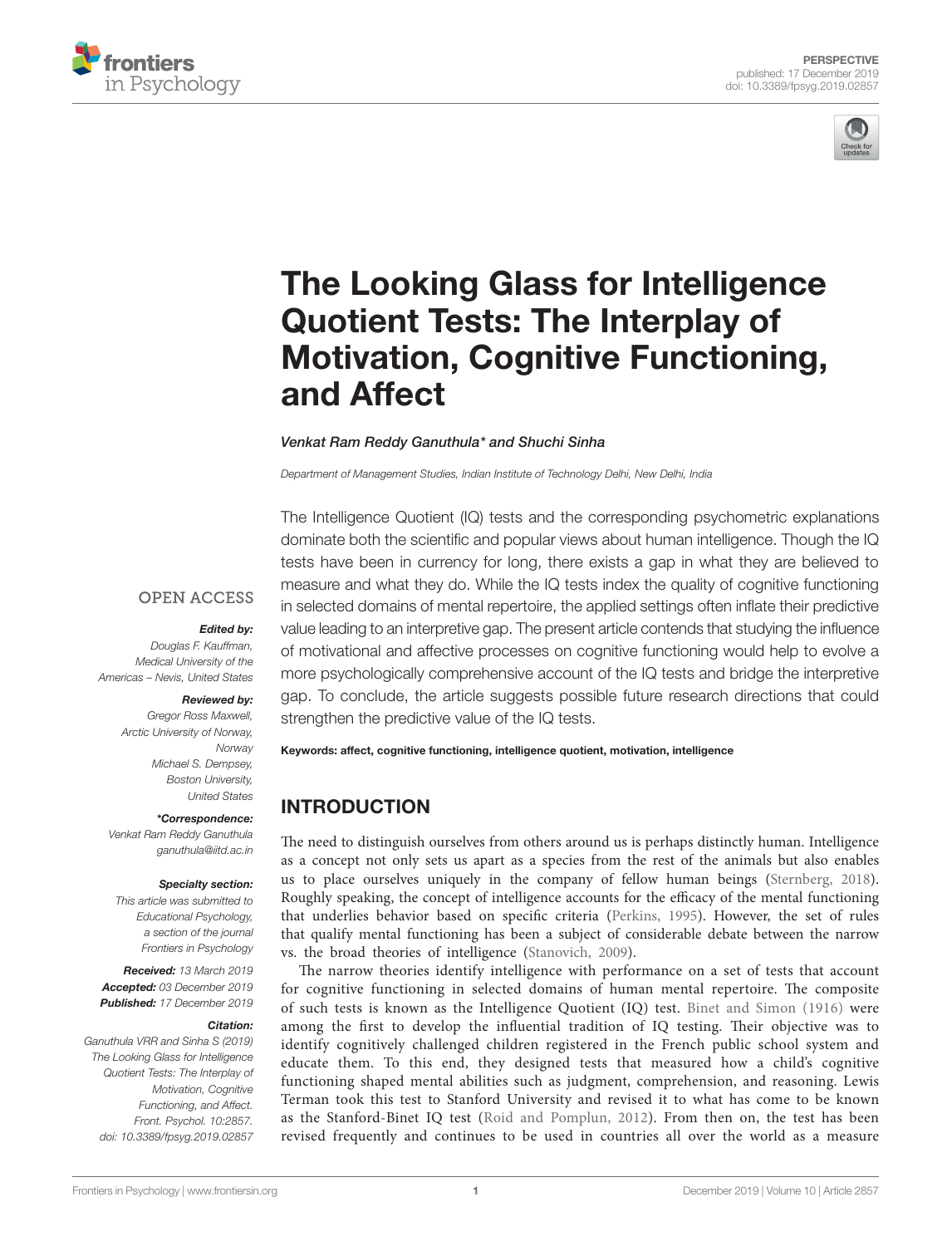of intelligence (Deary, 2001). Many other IQ styled tests, such as the SAT (Scholastic Aptitude Test), have come in vogue with time (Sternberg, 2006). The variety of IQ tests in use today differ in the number and kind of mental abilities they attempt to measure (Sternberg, 2018).

For instance, the one widely used IQ test is the Wechsler Adult Intelligence Scale III (WAIS-III) (The Psychological Corporation, 1997; Wechsler, 1997). WAIS-III measures the performance of an individual on a set of four mental abilities: verbal comprehension, processing speed, perceptual organization, and working memory (Wechsler, 1997). A collection of 13 distinct tasks account for each of the four mental abilities. These tasks, in turn, have a specific number of items that contribute to the overall score.

Psychometric theories characterize the performance on the IQ tests through factor analytic procedures (Deary, 2001; Sternberg, 2006). Typically, a psychometric theory accounts for the performance on the IQ tests in two related steps. Firstly, the performance on the items across a set of related tasks converges to a particular mental ability (Kline, 2013). Then the common variance underlying scores on candidate's mental abilities converge to a single factor termed as the g-factor. The g-factor so arrived is representative of an individual's general intelligence (Kline, 2013). The intuitive idea here is that performance across individual mental ability tests (termed as factors) is positively correlated – a phenomenon referred to as "positive manifold" in psychometric parlance (Sternberg, 2018). However, few variants follow a single-step procedure to account for the common variance across the scores on different tasks of the IQ test to arrive at the g-factor (Deary, 2001). Despite the procedural nuances, all the psychometric theories agree that the g-factor culled out of the performance on the IQ tests represents an individual's intelligence (Eysenck, 2018). Together, the IQ tests and the corresponding psychometric explanations paved the way for the birth of differential psychology – a systematic study of how and why our minds work differently (Eysenck, 2018).

While the narrow theories dominate the scientific and common-sense notion of intelligence, they are not devoid of criticism. Notably, the critique contends that narrow theories are not representative of mental functioning. The IQ tests characterize the efficiency with which an individual gathers and processes information in particular domains that are primarily cognitive. They leave out non-cognitive aspects of mental functioning such as socio-emotional skills and interpersonal capabilities, among others (Neisser et al., 1996). Furthermore, the research raises questions around the representativeness of the tests. Researchers find the IQ tests inadequate in accounting for performance on even cognitively loaded aspects of an individual's mental life. Related evidence suggests that IQ scores are inconsistent at predicting variation in performance (including the extremities) on activities such as learning, reasoning, and decision-making (Stanovich, 2009; Fletcher et al., 2018).

This critique of the IQ tests leads to the rise of the broad theories of intelligence. The broad theories emphasize on the

aspects of mental functioning associated with the vernacular use of the term intelligence including adaptation to the environment, display of wisdom, creativity, etc., irrespective of whether these aspects are amenable to measurement or not (Gardner, 1993; Perkins et al., 1993; Ceci, 1996; Sternberg, 2018). They highlight aspects of mental functioning that shape human behavior that is otherwise largely ignored by the narrow theorists, including biological characteristics, psychological processes, and socio-cultural environs.

However, the narrow theorists accuse the broad perspectives of deliberately expanding the conceptual scope and usage of the term intelligence to counter the elevated status of the IQ tests. They argue that the generous conceptualizations of broad theories strategically downplay the importance of the IQ tests by broadening the definition of intelligence to make them only a part of the larger whole (Stanovich, 2009). Moreover, critics also highlight the fact that broad theories lack empirical grounding and exclusively rely on anecdotal evidence for support (Stanovich et al., 2016). Overall, both the narrow and broad theories form the core of the longstanding debate regarding the nature of intelligence and its measurement. Nevertheless, the narrow approaches with the IQ tests at heart enjoy an excellent scientific and popular reputation in comparison to the broad theories. EG Boring's (1923) famous assertion that "Intelligence is what IQ tests measure" reflects the status enjoyed by the IQ tests in the scientific community.

# THE INTERPRETIVE GAP

The use of IQ tests permeates many spheres of human activity (Sternberg et al., 2001). The IQ tests are used to make decisions in a variety of contexts, including school and college admissions, employment opportunities, and even mate selection (Hunt, 1995; Fitzsimons, 2015). The wide-ranging applications of the IQ tests, however, raise specific concerns. Conceptually, the IQ tests index the quality of cognitive functioning in selected aspects of an individual's mental life.

However, their real-world interpretations inflate them to represent overall mental functioning across wide-ranging domains, from education achievement to job performance and interpersonal relationships (Sternberg et al., 2001). This inflation is evident from the contradictions observed in the evidence on the predictive value of the IQ tests. Related research suggests a weak to moderate correlation between performance on IQ tests and outcomes on education, job performance, income levels, and overall individual well-being (Bowles and Gintis, 2002; Strenze, 2007). Other factors, such as parent's socioeconomic status (Strenze, 2007), have been shown to moderate these correlations actively. Overall, the evidence points to an interpretive gap between what the IQ tests are believed to measure and what they do.

The interpretive gap adversely impacts critical factors that shape human development. Modern meritocratic societies restrict access to opportunities to education, employment, and overall growth to those who fare well on the IQ tests while excluding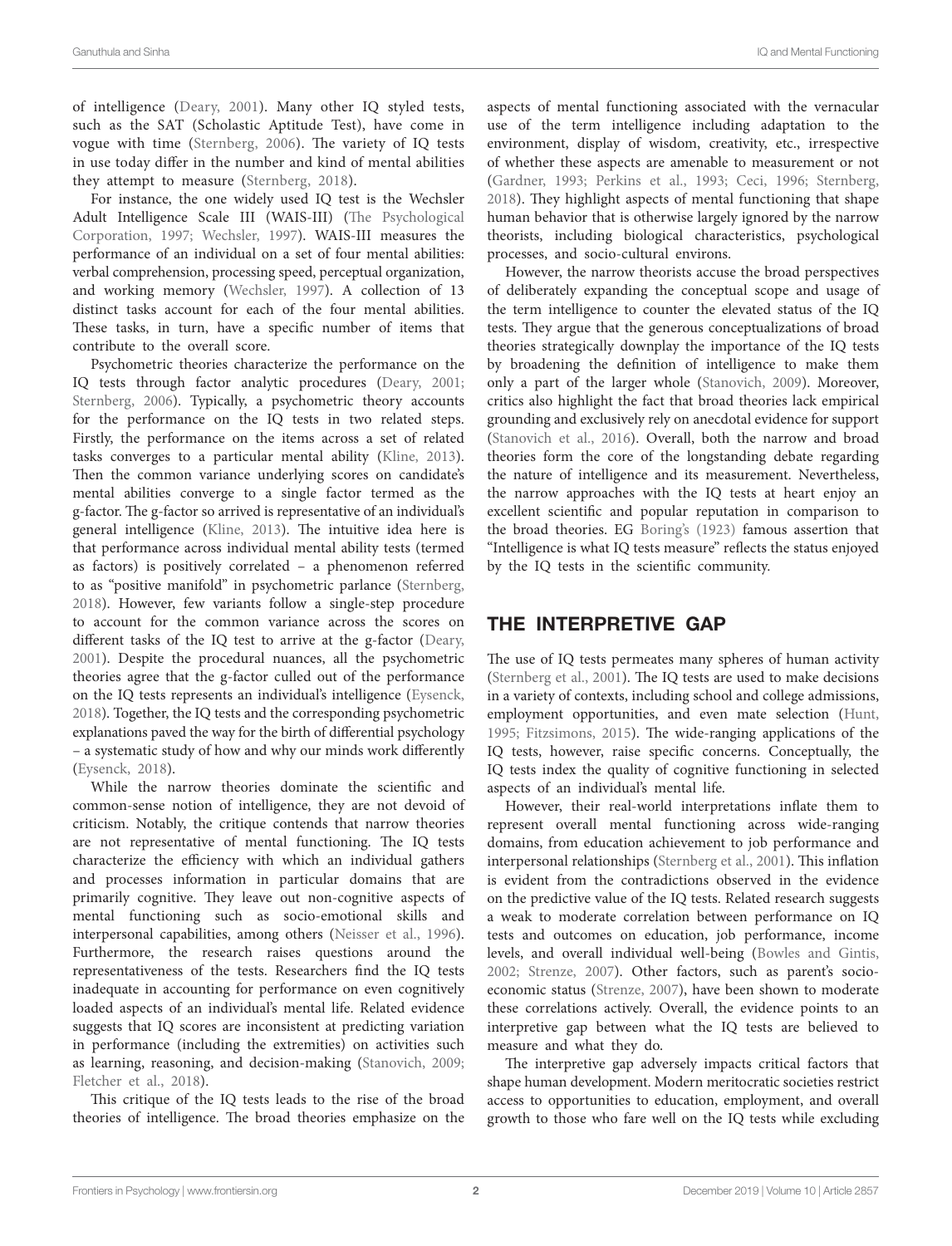others who do not do well on them (Neisser et al., 1996). Much of the criticism on the IQ tests mounted by the broad theorists also stems from this interpretive gap (Sternberg, 2018). Therefore, the debate on the nature of intelligence needs to be reframed to address the issues concerning the interpretation of the IQ scores, rather than altogether abandoning these tests.

In this regard, the advances in how motivational and affective processes influence cognitive functioning hold promise. Mental functioning largely rests on the three psychological processes of motivation, cognitive functioning, and affect (Crocker et al., 2013; Pessoa, 2013). Motivational and affective processes shape and reshape cognitive functioning, giving rise to much of the behavioral diversity observed in the real world (Simon, 1967; Crocker et al., 2013).

This article attempts to summarize the evidence on how motivational and affective processes account for cognitive functioning in general and the IQ tests in particular. To conclude, the article lays out specific future research directions. The next sections lay out the role of motivation in different aspects of cognitive functioning and suggest how affect modulates motivations and cognitive functioning.

## INFLUENCE OF MOTIVATION AND AFFECT ON COGNITIVE FUNCTIONING

A salient feature of human behavior is that it is not only organized but also purposive (Ryan, 2012). It is the motivations that imbue an individual's action with structure and purpose. Motivations are value-laden cues that are an outcome of personenvironment interaction (Braver et al., 2014). They carry forward two functions: energization and direction (Heckhausen and Heckhausen, 2018). While energization instigates or activates the individual's cognitive functioning, the direction function orients the energized cognitive repertoire to specific ends (Elliot, 2008). Evidence compiled over decades of research indicates that motivations influence various aspects of cognitive functioning ranging from rudimentary perception (Rothkirch and Sterzer, 2015), to more complex attention (Rothkirch et al., 2014), learning (Daw and Shohamy, 2008), memory (Miendlarzewska et al., 2016), and control (Botvinick and Braver, 2015).

Motivations drive expectations that bias human vision and perceptual mechanisms to selectively process features of the visual environment (O'Callaghan et al., 2017). This skewing of the perceptual apparatus impacts the estimates of size, distance, steepness, and salience of the objects in the visual environment (Firestone and Scholl, 2016). Moreover, expectations also help interpret ambiguous stimuli and make meaning of the perceptual settings even when constrained on information (O'Callaghan et al., 2017). Likewise, motivations also drive higher level information search and processing underlying reasoning, judgment, and decision-making (Chiew and Braver, 2011; Epley and Gilovich, 2016). They orient attention mechanisms to selectively acquire information and modulate parameters such as speed, accuracy, and depth of information processing (Dweck et al., 2004).

Further, the motivational cues also drive learning mechanisms ranging from simple associative to more complex conditioning strategies that help to establish relationships between distinct pieces of information (Dayan and Balleine, 2002; Daw and Shohamy, 2008). They importantly modulate the strength of the learning (Braver et al., 2014). Relatedly, research also suggests that motivational relevance modulates encoding and retrieval of acquired information (Miendlarzewska et al., 2016).

Motivations also facilitate control processes that help choose between competing motivations (Botvinick and Braver, 2015; Suri et al., 2018). This preferential treatment of some motivations over others enables not only cognitive functioning to swiftly shift from one information environment to the other (Suri et al., 2018), but also drive behavioral responses within the selected context (Yee and Braver, 2018).

However, the successful pursuit of motivation also requires continuous monitoring and feedback (Carver, 2018). Monitoring enables people to be alerted to the congruence between the current behavior and its consequences to the characteristics of the desired actions and outcomes (Benn et al., 2014). This continuous check over motivation referent behaviors warrants people to identify the discrepancies and close the gaps between the current and desired behavioral responses (Harkin et al., 2016).

Feedback from periodic monitoring of the motivation referent behavior takes the shape of affect (Fishbach and Finkelstein, 2012). The positive affective states (i.e., good-for-me feelings) convey advancements in motivational pursuits, while the negative affective states (i.e., bad-for-me feelings) signal discrepancies in purposive behavior (Hart and Gable, 2013; Inzlicht et al., 2015). Further, the positive affect strengthens motivational intensity (Orehek et al., 2011), while the negative affect typically weakens it (Watkins and Moberly, 2009). These changes to motivations because of affect impact subsequent cognitive functioning and behavior (Carver and Scheier, 2008; Gable and Harmon-Jones, 2010; Gable et al., 2016).

Recent neuroscientific evidence also supports the interplay between the three strands of mental functioning (Pessoa, 2019). Several anatomical and functional studies suggest that brain regions are highly interconnected. These interconnected networks form the basis of interaction among motivation, cognitive functioning, and affective processes (Pessoa, 2013). In all, motivational and affective processes influence cognitive functioning significantly. This evidence has implications for the IQ tests and their interpretation.

# ROLE OF MOTIVATION AND AFFECT ON PERFORMANCE IN THE INTELLIGENCE QUOTIENT TESTS

Growing evidence suggests that motivations energize and guide the cognitive performance of a typical test taker (Duckworth et al., 2011). Relatedly, the dispositional theory of intelligence (Perkins et al., 1993) predicts that trait motivations drive much of the variation in performance on the IQ tests. Likewise, research suggests that traits such as growth mindset, openness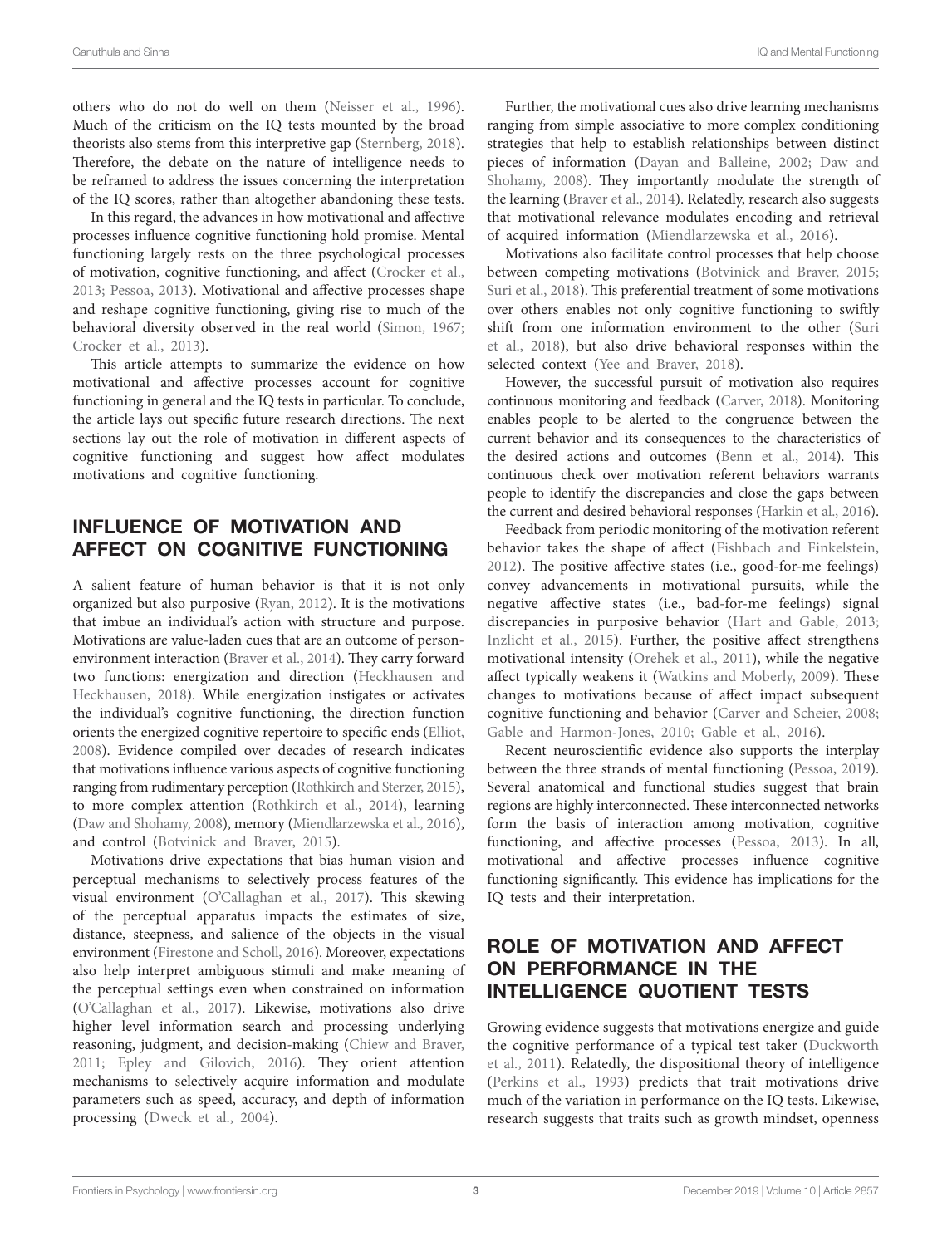to experience, and need for cognition modulate the willingness to search and process information that, in turn, influences an individual's performance on an IQ test (Dweck, 2006; Woods et al., 2019).

However, a recent meta-analytic review of motivational influences on cognitive performance suggests that dispositional traits account for less considerable variation when compared to shifts in motivational states (Van Iddekinge et al., 2018). In a seminal study, Duckworth et al. (2011) present evidence on how state changes in test taker's motivations significantly predict performance on the IQ tests. The research also suggests that the predictive validity of the IQ scores for various life outcomes substantially diminishes with the shifts in motivational levels of the test taker.

Feedback on performance and subsequent affective states influence the cognitive functioning of the test taker. Mainly, the negative affective states like task anxiety have been found to lower the performance on the IQ tests substantially (von der Embse et al., 2018). To sum up, sparse but significant evidence on motivational and affective processes suggests that they account for substantial variation in performance on the IQ tests.

### IMPLICATIONS AND FUTURE RESEARCH DIRECTIONS

The evidence on the impact of motivational and affective processes has implications for the interpretation and use of IQ tests. Conventionally, differences in performance on the IQ tests have been assumed to solely convey discrepancies in the quality of cognitive functioning of the test takers. However, with the new evidence on the anvil, variability in performance on the IQ tests also appears to be a function of the kind and intensity of motivations and affective states the test takers experience during the test. This evidence calls for a change in the way the IQ scores are interpreted to make real-world decisions. Therefore, moving forward, more concerted efforts at unearthing the effects of motivational and affective processes on cognitive functioning in the context of the IQ tests are necessary.

Notably, future research could examine what kind of motivational cues, i.e., task vs. outcome-oriented (Pintrich, 2000), are optimum for performance on an IQ test. An individual with task-oriented motivation perceives doing well on an IQ

### **REFERENCES**

- Benn, Y., Webb, T. L., Chang, B. P., Sun, Y. H., Wilkinson, I. D., and Farrow, T. F. (2014). The neural basis of monitoring goal progress. Front. Hum. Neurosci. 8:688. doi: 10.3389/fnhum.2014.00688
- Binet, A., and Simon, T. (1916). "The development of intelligence in children" in The Binet-Simon scale. trans. E. S. Kite (Baltimore, MD: Williams & Wilkins Co.).
- Boring, E. G. (1923). Intelligence as the tests test it. New Republic. 35–37.
- Botvinick, M., and Braver, T. (2015). Motivation and cognitive control: from behavior to neural mechanism. Annu. Rev. Psychol. 66, 83–113. doi: 10.1146/ annurev-psych-010814-015044

test as an end in itself. In contrast, the individual driven by outcome-oriented motivation assumes performing on an IQ test as instrumental to other life outcomes. Further, research needs to examine how motivational intensity (whether taskoriented or outcome-oriented) modulates cognitive functioning on an IQ test.

Research on goal-directed behaviors suggests that monitoring and feedback might as well account for variation in cognitive functioning (Fishbach et al., 2010; Carver, 2018). Therefore, future studies could also examine how the frequency of monitoring and the nature of feedback influence performance on IQ tests. Likewise, affective responses to monitoring performance during the IQ test could also account for the overall performance on the test. Pertinent research only examined the impact of negative affective states such as anxiety (von der Embse et al., 2018). However, positive affective states could also contribute to the variation in IQ scores (Fredrickson, 2004). Lastly, studies could also examine how trait emotion regulation strategies influence performance on IQ tests as they modulate the generation and expression of emotions (Gross, 2002).

Put together, these strands of research could eventually contribute to a more psychologically nuanced account of the IQ tests. Such an integrated view would help to purge the interpretive gap that plagues their real-world applications.

### **CONCLUSION**

The notion of intelligence is here to stay, and so are the IQ tests that index intelligence. However, there is a case for a more psychologically comprehensive interpretation of what IQ scores reflect. Examining the influence of motivational and affective processes on cognitive functioning underlying performance on the IQ tests is a step in this direction. A reliable account of what the IQ scores reflect would enable a more cautioned use of these numbers to determine access to opportunities that shape individual life outcomes in modern meritocratic societies.

### AUTHOR CONTRIBUTIONS

Both VG and SS contributed equally at all stages of the development of the manuscript leading to its submission.

- Bowles, S., and Gintis, H. (2002). The inheritance of inequality. J. Econ. Perspect. 16, 3–30. doi: 10.1257/089533002760278686
- Braver, T. S., Krug, M. K., Chiew, K. S., Kool, W., Westbrook, J. A., Clement, N. J., et al. (2014). Mechanisms of motivation-cognition interaction: challenges and opportunities. Cogn. Affect. Behav. Neurosci. 14, 443–472. doi: 10.3758/ s13415-014-0300-0
- Carver, C. S. (2018). Control theory, goal attainment, and psychopathology. Psychol. Inq. 29, 139–144. doi: 10.1080/1047840X.2018.1513681
- Carver, C. S., and Scheier, M. F. (2008). On the self-regulation of behavior. Cambridge, UK: Cambridge University Press.
- Ceci, S. J. (1996). On intelligence: A bio-ecological treatise on the development of intelligence. Cambridge, MA: Harvard University Press.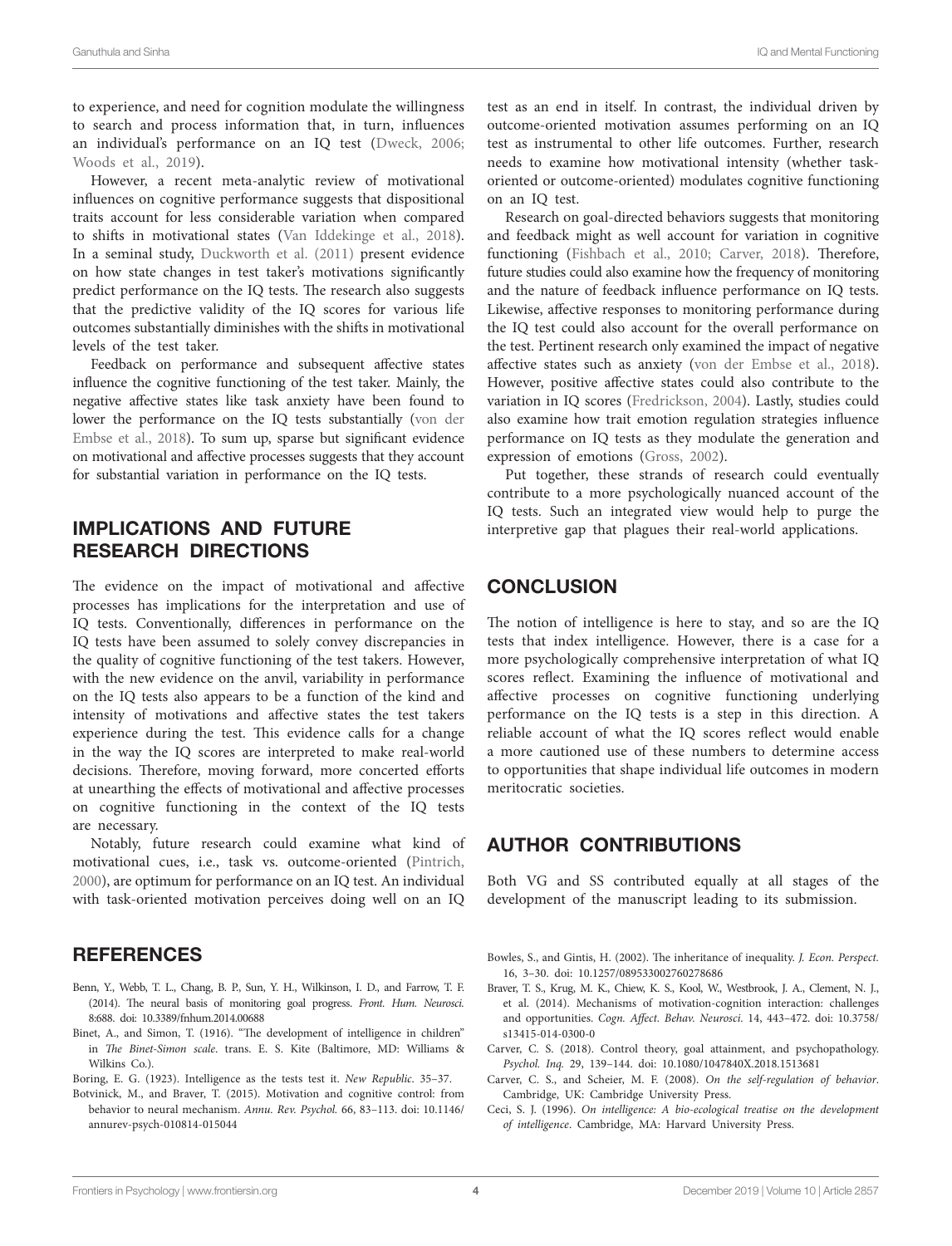- Chiew, K. S., and Braver, T. S. (2011). Positive affect versus reward: emotional and motivational influences on cognitive control. Front. Psychol. 2:279. doi: 10.3389/fpsyg.2011.00279
- Crocker, L. D., Heller, W., Warren, S. L., O'Hare, A. J., Infantolino, Z. P., and Miller, G. A. (2013). Relationships among cognition, emotion, and motivation: implications for intervention and neuroplasticity in psychopathology. Front. Hum. Neurosci. 7:261. doi: 10.3389/fnhum.2013.00261
- Daw, N. D., and Shohamy, D. (2008). The cognitive neuroscience of motivation and learning. Soc. Cogn. 26, 593–620. doi: 10.1521/soco.2008.26.5.593
- Dayan, P., and Balleine, B. W. (2002). Reward, motivation, and reinforcement learning. Neuron 36, 285–298. doi: 10.1016/s0896-6273(02)00963-7
- Deary, I. J. (2001). Intelligence: A very short introduction. Oxford, UK: Oxford University Press.
- Duckworth, A. L., Quinn, P. D., Lynam, D. R., Loeber, R., and Stouthamer-Loeber, M. (2011). Role of test motivation in intelligence testing. Proc. Natl. Acad. Sci. USA 108, 7716–7720. doi: 10.1073/pnas.1018601108
- Dweck, C. S. (2006). Mindset: The new psychology of success. New York, NY: Random House.
- Dweck, C. S., Mangels, J. A., and Good, C. (2004). "Motivational effects on attention, cognition, and performance" in The educational psychology series. Motivation, emotion, and cognition: Integrative perspectives on intellectual functioning and development. eds. D. Y. Dai and R. J. Sternberg (Mahwah, NJ: Lawrence Erlbaum Associates Publishers), 41–55.
- Elliot, A. J. (Ed.) (2008). Handbook of approach and avoidance motivation. New York, NY: Psychology Press.
- Epley, N., and Gilovich, T. (2016). The mechanics of motivated reasoning. J. Econ. Perspect. 30, 133–140. doi: 10.1257/jep.30.3.133

Eysenck, H. J. (2018). Intelligence: A new look. Piscataway, NJ: Transaction Publishers.

- Firestone, C., and Scholl, B. J. (2016). Cognition does not affect perception: evaluating the evidence for "top-down" effects. Behav. Brain Sci. 39:e229. doi: 10.1017/S0140525X15000965
- Fishbach, A., Eyal, T., and Finkelstein, S. R. (2010). How positive and negative feedback motivate goal pursuit. Soc. Pers. Psychol. Compass 4, 517–530. doi: 10.1111/j.1751-9004.2010.00285.x
- Fishbach, A., and Finkelstein, S. R. (2012). "How feedback influences persistence, disengagement, and change in goal pursuit" in Goal-directed behavior. eds. H. Aarts and A. J. Elliot (London, UK: Psychology Press), 203–230.
- Fitzsimons, P. (2015). "Human capital theory and education" in Encyclopedia of educational philosophy and theory. ed. M. A. Peters (Singapore: Springer Publishing), 1–4.
- Fletcher, J. M., Lyon, G. R., Fuchs, L. S., and Barnes, M. A. (2018). Learning disabilities: From identification to intervention. New York, NY: The Guilford Press.
- Fredrickson, B. L. (2004). The broaden-and-build theory of positive emotions. Philos. Trans. R. Soc. Lond. Ser. B Biol. Sci. 359, 1367–1377. doi: 10.1098/ rstb.2004.1512
- Gable, P. A., Browning, L., and Harmon-Jones, E. (2016). "Affect, motivation, and cognitive scope" in Frontiers of cognitive psychology. Motivation and cognitive control. ed. T. S. Braver (New York, NY: Routledge/Taylor & Francis Group), 164–187.
- Gable, P., and Harmon-Jones, E. (2010). The motivational dimensional model of affect: implications for breadth of attention, memory, and cognitive categorisation. Cognit. Emot. 24, 322–337. doi: 10.1080/02699930 903378305
- Gardner, H. (1993). Multiple intelligences: The theory in practice. New York, NY: Basic Books.
- Gross, J. J. (2002). Emotion regulation: affective, cognitive, and social consequences. Psychophysiology 39, 281–291. doi: 10.1017/S0048577201393198
- Harkin, B., Webb, T. L., Chang, B. P., Prestwich, A., Conner, M., Kellar, I., et al. (2016). Does monitoring goal progress promote goal attainment? A meta-analysis of the experimental evidence. Psychol. Bull. 142, 198–229. doi: 10.1037/bul0000025
- Hart, W., and Gable, P. A. (2013). Motivating goal pursuit: the role of affect motivational intensity and activated goals. J. Exp. Soc. Psychol. 49, 922–926. doi: 10.1016/j.jesp.2013.05.002
- Heckhausen, J., and Heckhausen, H. (eds.) (2018). "Motivation and action: introduction and overview" in Motivation and action (New York, NY: Springer), 1–14.
- Hunt, E. (1995). The role of intelligence in modern society. Am. Sci. 83, 356–369.
- Inzlicht, M., Bartholow, B. D., and Hirsh, J. B. (2015). Emotional foundations of cognitive control. Trends Cogn. Sci. 19, 126–132. doi: 10.1016/j. tics.2015.01.004
- Kline, P. (2013). Intelligence: The psychometric view. London, UK: Routledge.
- Miendlarzewska, E. A., Bavelier, D., and Schwartz, S. (2016). Influence of reward motivation on human declarative memory. Neurosci. Biobehav. Rev. 61, 156–176. doi: 10.1016/j.neubiorev.2015.11.015
- Neisser, U., Boodoo, G., Bouchard, T. J. Jr., Boykin, A. W., Brody, N., Ceci, S. J., et al. (1996). Intelligence: knowns and unknowns. Am. Psychol. 51, 77–101. doi: 10.1037/0003-066X.51.2.77
- O'Callaghan, C., Kveraga, K., Shine, J. M., Adams, R. B. Jr., and Bar, M. (2017). Predictions penetrate perception: converging insights from brain, behaviour and disorder. Conscious. Cogn. 47, 63–74. doi: 10.1016/j. concog.2016.05.003
- Orehek, E., Bessarabova, E., Chen, X., and Kruglanski, A. W. (2011). Positive affect as informational feedback in goal pursuit. Motiv. Emot. 35, 44–51. doi: 10.1007/s11031-010-9197-2
- Perkins, D. (1995). Outsmarting IQ: The emerging science of learnable intelligence. New York, NY: Simon and Schuster.
- Perkins, D. N., Jay, E., and Tishman, S. (1993). Beyond abilities: a dispositional theory of thinking. Merrill-Palmer Q. 39, 1–21.
- Pessoa, L. (2013). The cognitive-emotional brain: From interactions to integration. Cambridge, MA: MIT Press.
- Pessoa, L. (2019). Intelligent architectures for robotics: the merging of cognition and emotion. arXiv [Preprint]. Available at: http://arXiv:1902.00363 (Accessed October 23, 2019).
- Pintrich, P. R. (2000). "The role of goal orientation in self-regulated learning" in Handbook of self-regulation. eds. M. Boekaerts, P. R. Pintrich, and M. Zeidner (San Diego, CA: Academic Press), 451–502.
- Roid, G. H., and Pomplun, M. (2012). The Stanford-Binet intelligence scales. New York, NY: The Guilford Press.
- Rothkirch, M., Schmack, K., Deserno, L., Darmohray, D., and Sterzer, P. (2014). Attentional modulation of reward processing in the human brain. Hum. Brain Mapp. 35, 3036–3051. doi: 10.1002/hbm.22383
- Rothkirch, M., and Sterzer, P. (2015). "The role of motivation in visual information processing" in Motivation and cognitive control ed. T. S. Braver (London, UK: Routledge), 35–61.
- Ryan, R. M. (Ed.) (2012). The Oxford handbook of human motivation. New York, NY: Oxford University Press.
- Simon, H. A. (1967). Motivational and emotional controls of cognition. Psychol. Rev. 74, 29–39. doi: 10.1037/h0024127
- Stanovich, K. E. (2009). What intelligence tests miss: The psychology of rational thought. New Haven, CT: Yale University Press.
- Stanovich, K. E., West, R. F., and Toplak, M. E. (2016). The rationality quotient: Toward a test of rational thinking. Cambridge, MA: MIT Press.
- Sternberg, R. J. (2006). Intelligence. Encyclopedia of cognitive science. New York, NY: Wiley Publishing.
- Sternberg, R. J. (Ed.) (2018). The nature of human intelligence. Cambridge, UK: Cambridge University Press.
- Sternberg, R. J., Grigorenko, E. L., and Bundy, D. A. (2001). The predictive value of IQ. Merrill-Palmer Q. 47, 1–41. doi: 10.1353/mpq.2001.0005
- Strenze, T. (2007). Intelligence and socioeconomic success: a meta-analytic review of longitudinal research. Intelligence 35, 401–426. doi: 10.1016/j. intell.2006.09.004
- Suri, G., Shine, J. M., and Gross, J. J. (2018). Why do we do what we do? The attention–readiness–motivation framework. Soc. Pers. Psychol. Compass 12:e12382. doi: 10.1111/spc3.12382
- The Psychological Corporation (1997). WAIS-III-WMS-III technical manual. San Antonio, TX: The Psychological Corporation.
- Van Iddekinge, C. H., Aguinis, H., Mackey, J. D., and DeOrtentiis, P. S. (2018). A meta-analysis of the interactive, additive, and relative effects of cognitive ability and motivation on performance. J. Manag. 44, 249–279. doi: 10.1177/ 0149206317702220
- von der Embse, N., Jester, D., Roy, D., and Post, J. (2018). Test anxiety effects, predictors, and correlates: a 30-year meta-analytic review. J. Affect. Disord. 227, 483–493. doi: 10.1016/j.jad.2017.11.048